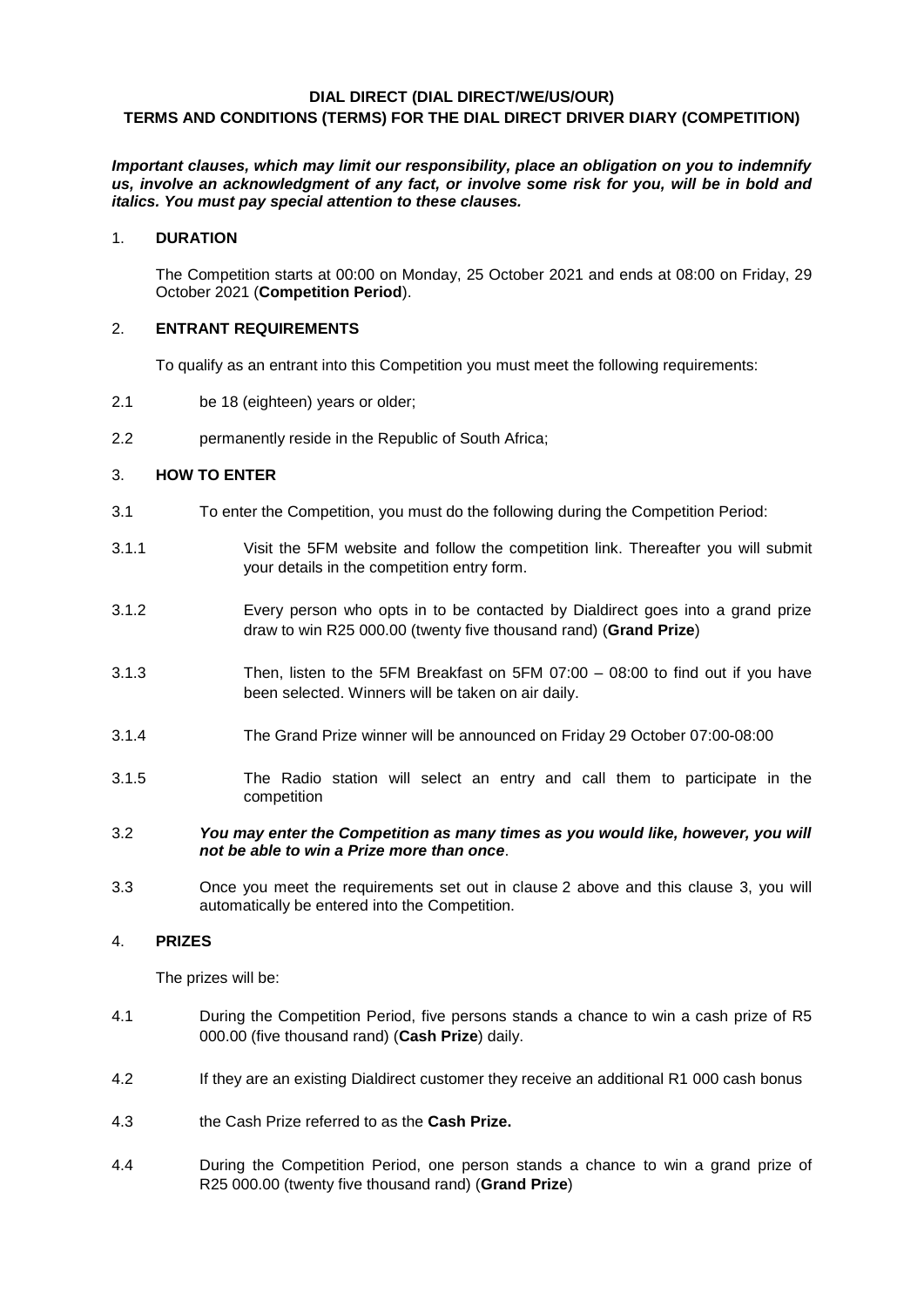#### 4.5 the Grand Prize referred to as the **Grand Prize.**

#### 5. **GENERAL**

- 5.1 We are the promoter of the Competition. Any reference to **we/us/our** includes our directors, members, partners, sponsors, agents or consultants, where the context allows for it.
- 5.2 You are not eligible to participate in this Competition if:
- <span id="page-1-0"></span>5.2.1 you are a director, member, partner, employee, agent or consultant of ours or **5FM**
- 5.2.2 you are an immediate family member of any of the persons specified in clause [5.2.1;](#page-1-0)
- 5.2.3 you are under the age of 18 at the time of entering the Competition; or
- 5.2.4 you have won a Competition conducted **by 5FM** in the past three months.
- 5.3 These Terms are governed by the Consumer Protection Act 68 of 2008, which will apply to this Competition and all other information relating to the Competition (including any promotional or advertising material that is published).
- 5.4 By entering this Competition all entrants agree to be bound by:
- 5.4.1 these Terms; and
- 5.4.2 any third-party supplier terms and conditions, including the terms and conditions of **5FM** .
- 5.5 *We will need to collect and process your personal information to validate your entry and if you are a Prize winner, to make the Prize available to you. By entering this Competition, you consent to us processing your personal information for this purpose. If you do not consent to us processing your personal information, please do not enter this Competition.*
- 5.6 *Your Name + Surname will be announced on-air and on social media if you are a prize Winner. By entering this Competition, you consent to us announcing your Name + Surname on-air and 5FM social media pages. If you do not consent to us announcing your name + surname on-air and on 5FM's social media pages as a Prize Winner, please do not enter this Competition.*
- 5.7 *No entry will be considered to be valid until a validation process has taken place.*
- 5.8 The entrants who get selected by 5FM, will win the Cash Prize there will be 5 (winners) winner of the Cash Prize in total.
- 5.9 One entrant who get selected by 5FM, will win the Grand Prize there will be 1 (winner) winner of the Grand Prize in total
- 5.10 All Prizes will be paid into the winners accounts within 30 (thirty) days of the end of the Competition Period.
- 5.11 *Please note that the cash Prizes will only be paid into a bank account in the Republic of South Africa which is registered in the name of the Prize winner – the Prize will not be paid into a third party bank account or a bank account which is held outside the Republic of South Africa. If a Prize winner does not meet these*